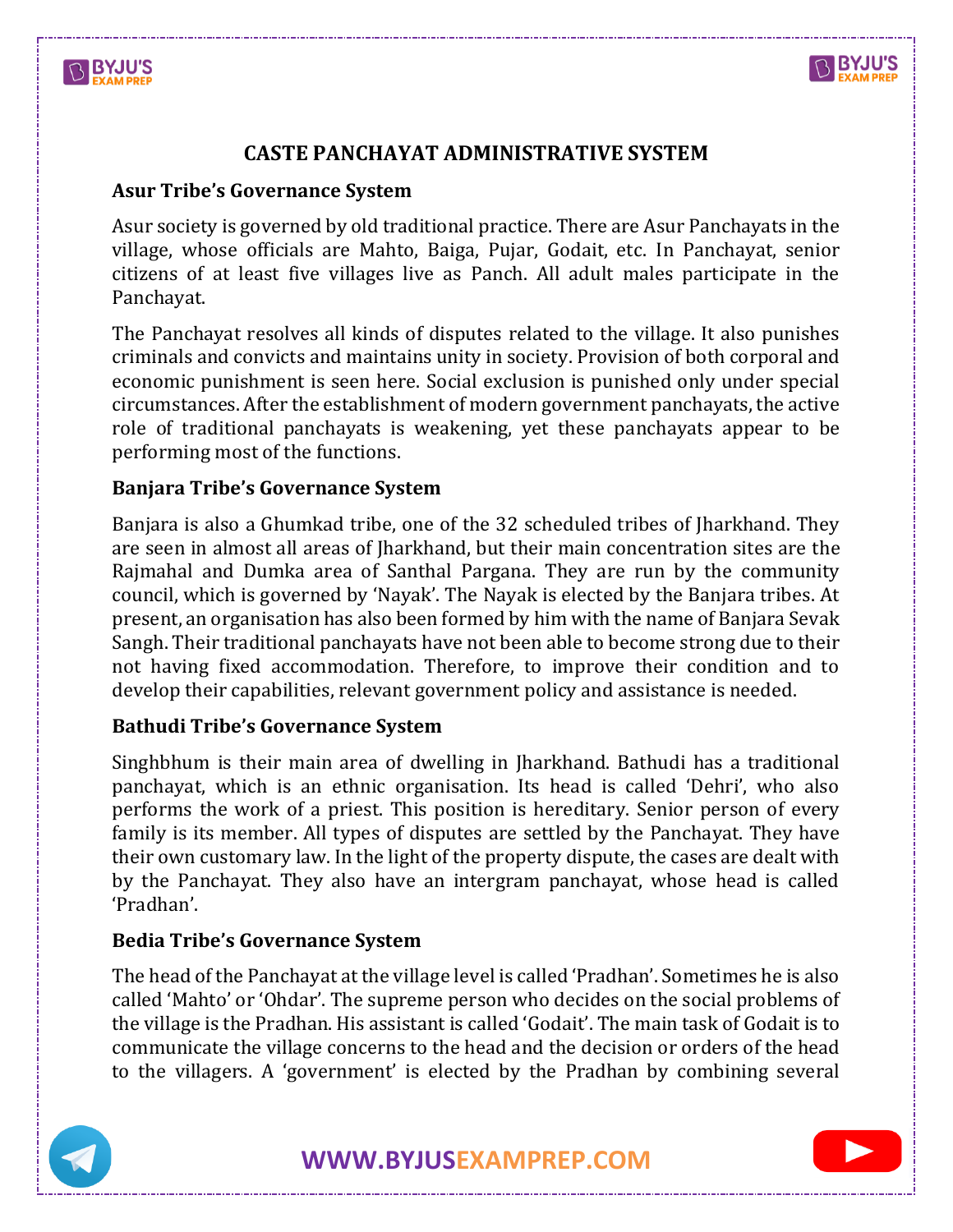



villages, which resolves inter village-conflict and disputes. • The oldest head is called 'Parganait'. All positions are genetic.

### **Binjhia Tribe's Governance System**

The Binjhia are a minority tribe of Jharkhand. Binjhia tribe have a caste panchayat in village, which has two heads—Madi and Gaddi. Corporal punishment or fine is the usual punishment. Exclusion from caste is the only punishment for eating beef and it is impossible for people to re-enter society. The representative committee consists of representatives from every household, whose head is called 'Kartaha'. His decision is valid for all.

#### **Baiga Tribe's Governance Systems**

The Baiga tribe is a minority tribe in Jharkhand, which belongs to the proto-Austroloid species. They mainly reside in the districts of Palamu, Garhwa, Ranchi, Latehar, Hazaribagh, etc. In Baiga, society organisation is found at the gotra or village level. Their traditional ethnic Panchayat is at the village level. The head of the village organisation is called "Muqaddam". This position is hereditary. The village also has a religious head or priest, but sometimes or somewhere, the authority of the priest is combined with the head. The chief's assistant is 'Sayana' and 'Sikhen'. Both of these positions are elected by the villagers. In case of an outbreak of epidemic in the village, due to the farmer's disease or sickness, the Panchayat role becomes clear.

#### **Bhumij Tribe's Governance System**

The Bhumij is a tribe of the Proto-austroloid group of Jharkhand. It is a tribe that is called the Hindu version of the tribe. They mainly reside in Singhbhum, Ranchi, Hazaribagh, Chatra, Koderma, Dhanbad, Bokaro, Latehar, Palamu, Dumka, Jamtara, Deoghar districts. Living in dense forests, Bhumij was once nicknamed 'Chuhad'. Bhumij has its own ethnic Panchayat. Its head is called 'Pradhan'. This position is hereditary. Solitary marriage is forbidden and performing it is considered a crime. Adultery is considered a serious offence

#### **Chero Tribe's Governance System**

The Chero is an ancient tribe in Jharkhand, which belongs to the proto-Austroloid species. They are also known as Barah Hazari and Terah Hazari. They mainly reside in Latehar, Palamu, Garhwa districts. The head of the Panchayat at the village and zonal level is called 'Mukhiya' and at the district level is called as 'Chairman'. The decision of the Panchayat is final. Caste-boycott is also done for violating rules.

#### **Kol Tribe's Governance System**

The Kol tribe was recognised as the 32nd tribe of Jharkhand in 2003. From the point of view of the species group, the Kol is placed under the protoAustraloid. Their language is said to be similar to Santhali. In Jharkhand, Kol is mainly found in the